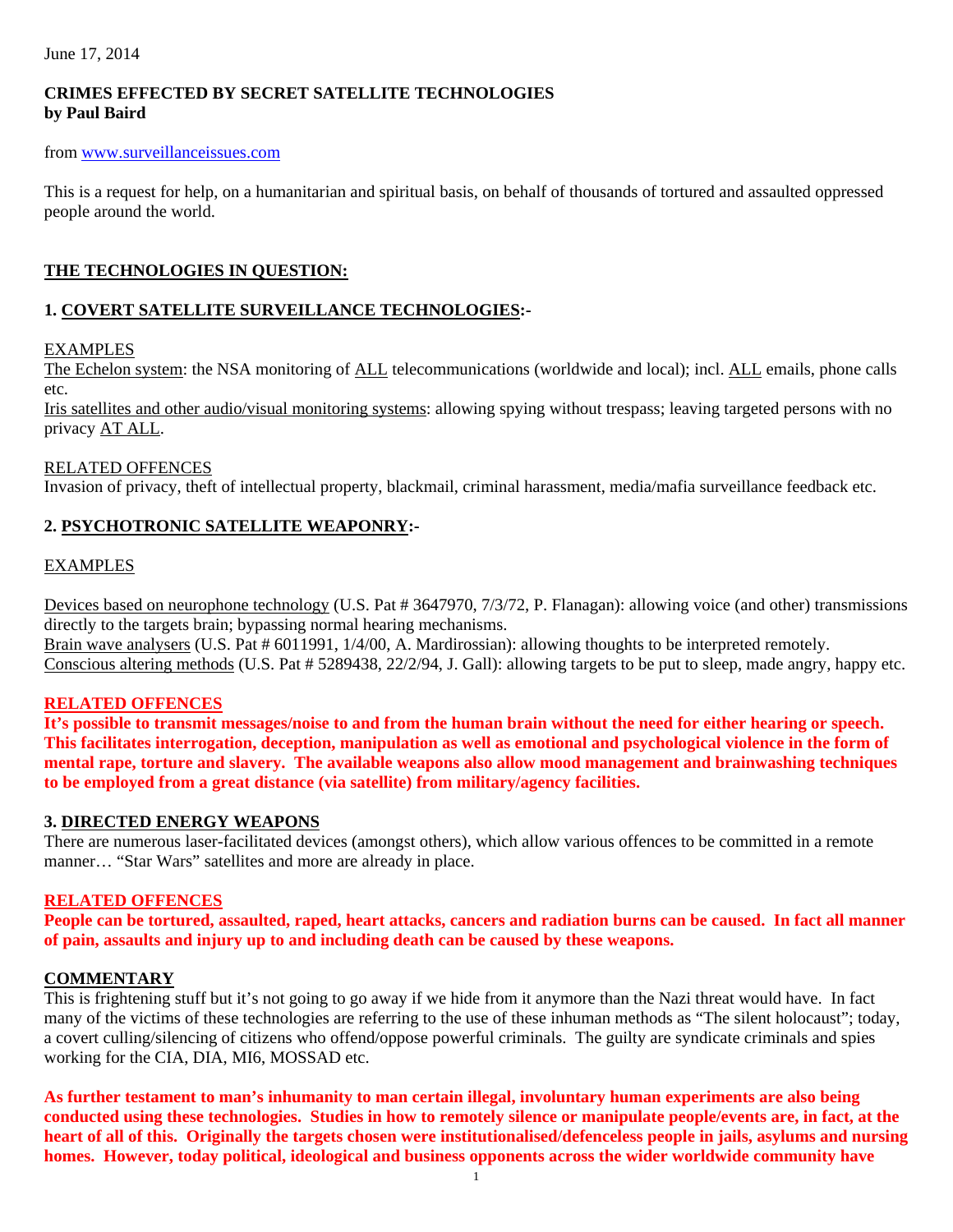**been included in far-reaching programs designed to research social/mind influencing methodologies and silence opponents of organised crime. Many good people have been destroyed or killed by those responsible. The programs have been called "satellite detention/torture programs", "electronic POW camps", "mental slavery" and worse by those campaigning against them.** 

To fully comprehend the scale of these worldwide programs you'll need to understand that computers with the ability to process well over 300 trillion calculations per second EACH are being used. As our human minds can only manage about 5000 calculations per second, each of these computers can process more information than ten times the world's population so they can easily keep tabs on all of us… but we're not the ones with something to hide.

Now all of this is, of course, unacceptable and totally indefensible. If it wasn't it would be done openly and not in secret. Those involved clearly belong in prison along with those that cover for them. However, pending that, something is being done, albeit in a theoretical and non publicised fashion… It will also help if you understand what has happened (so far) to combat the evil practices in question.

## **BACKGROUND:**

Over the last decade or so I have been researching available information on advanced satellite technologies. Despite the fact that secrecy orders hide much of it from public scrutiny (supposedly as a matter of genuine National Security) it has become clear that some of these technologies are being accessed illegally by corrupt elements within government agencies (primarily in the U.S.A., UK and Israel). Further, access is also being granted to the criminal associates of those responsible, including many wealthy Australians. These sad facts have been confirmed for me by scientists, researchers, spies, journalists, MPs aides and Federal Police. There are many who know about this but few are willing to act on that knowledge; due to fear, apathy or complicity. This is fast becoming the Western Worlds equivalent of political imprisonment.

Whilst gathering the relevant information, I have also been fielding literally thousands of pleas for help from victims of the technologies in question; people who have either seen my website (www.surveillanceissues.com) or read my published articles. On their behalf and on behalf of the countless other victims worldwide (both now and in the future) I am morally obliged to impress upon you the grave importance of these matters and ask for your help. This I do in the hope that you will react with courage, compassion and conviction. These are matters of basic decency and humanity. To ignore them would be to abandon the citizenry to the whims of powerful/dangerous criminals who hide behind corruptible authorities.

The major problem is the failure of our laws (both national and international) to keep pace with modern (esp. secret) technology. This neglect has allowed everything we value (including democracy itself) to be placed under real and immediate threat. The available "secret" technologies could easily be applied to prevent terrorism, war and so on but they are instead being used to wage war on the truth by suppressing basic freedoms which we all take for granted e.g. freedom of speech, freedom of thought, freedom of religious expression and so on as well as the right to personal privacy. To right the evident imbalance the human rights abuses in question must be stopped as a matter of utmost urgency and major social significance.

Please observe that the concerns about to be detailed are no less important than issues such as gun control, drug abuse, poverty, slavery, terrorism and war itself. In fact, here we have issues that can effectively determine if and how all other issues are dealt with. This makes these matters crucially important. I therefore ask you to consider what follows very seriously.

## **ACTION TAKEN**

Many human rights campaigners from around the world have spent years working on countless books, videos, websites, rallies and symposiums which highlight these matters. These include efforts by prominent persons like Dr Nick Begich, Dr Rauni Kilde (ex chief medical officer for Finland) and well known author Gloria Naylor. To date, all of it has been ignored by the criminally owned/controlled media. However, most importantly, there has been open condemnation of these methods by major political entities and I ask you to focus on these…

1. The United Nations – UNIDIR - (The UN Institute for Disarmament Research) officially recognised a range of weapons (both lethal and non-lethal), including the ones previously listed, and recommended that they ALL be banned as weapons of potential mass destruction. Naturally, the press releases and media guides that they issued on this matter were totally ignored by the mainstream media. This media treachery is the reason the public is unaware of the dangers.

2. The European Parliament - In January 1999, the European Parliament passed a resolution where it calls " for an international convention introducing a global ban on all development and deployment of weapons which might enable any form of manipulation of human beings. It is our conviction that this ban can not be implemented without the global pressure of the informed general public on the governments. Our major objective is to get across to the general public the real threat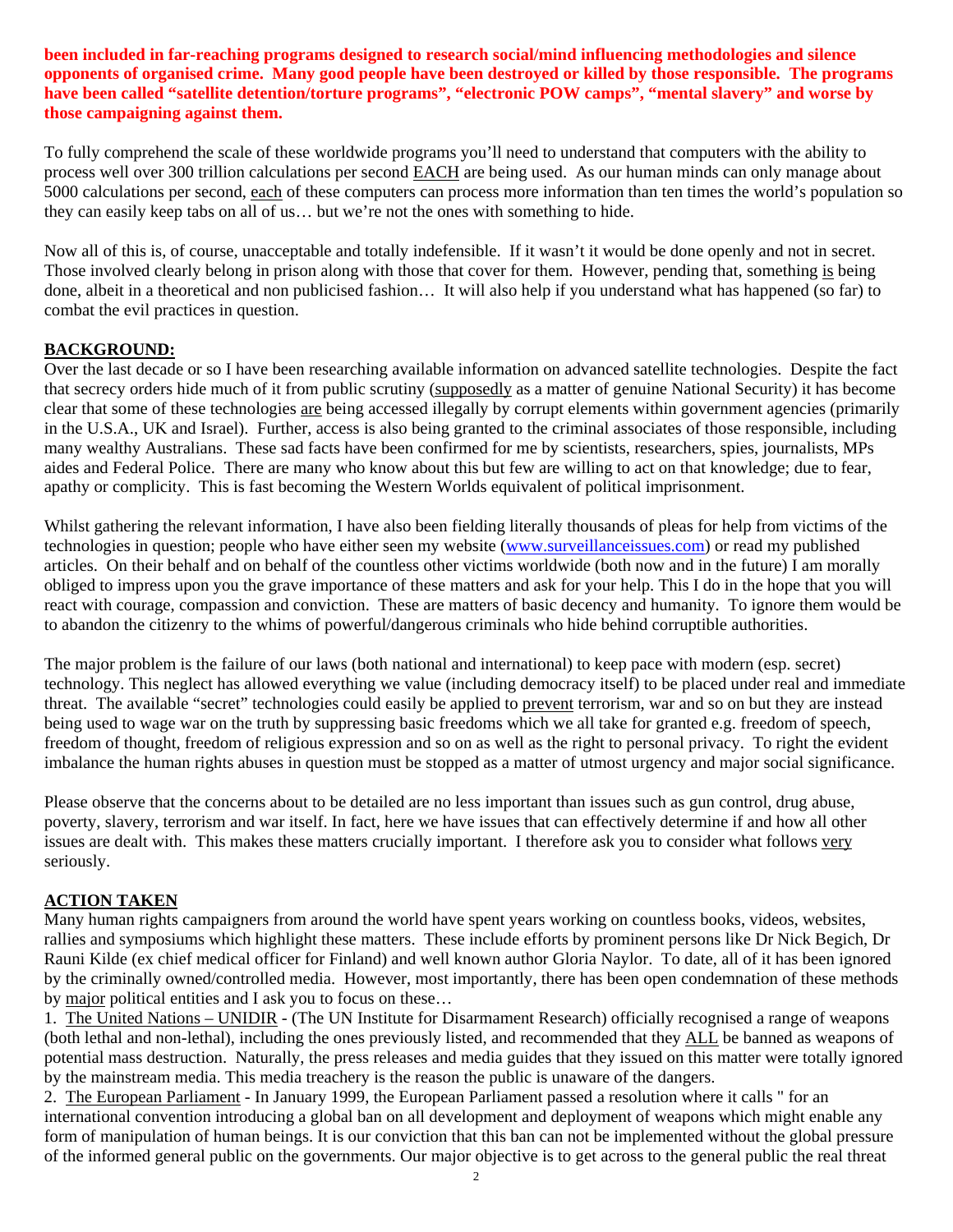which these weapons represent for human rights and democracy and to apply pressure on the governments and parliaments around the world to enact legislature which would prohibit the use of these devices to both government and private organisations as well as individuals." (Plenary Sessions/ EuroParliament, 1999)

3. US Federal politician Dennis Kucinich - In October 2001, Congressman Dennis J. Kucinich introduced a bill to the House of Representatives which, it was hoped would be extremely important in the fight to expose and stop psycho-electronic mind control experimentation on involuntary, non-consensual citizens. The Bill was referred to the Committee on Science, and in addition to the Committee on Armed Services and International Relations. In the original bill a ban was sought on 'exotic weapons' including electronic, psychotronic or information weapons, chemtrails, particle beams, plasmas, electromagnetic radiation, extremely low frequency (ELF) or ultra low frequency (ULF) energy radiation, or mind control technologies. Despite the inclusion of a prohibition of the basing of weapons in space, and the use of weapons to destroy objects or damage objects in space, there is no mention in the revised bill of any of the aforementioned mind-invasive weaponry, nor of the use of satellite or radar or other energy based technology for deploying or developing technology designed for deployment against the minds of human beings. [the original Bill was called The Space Preservation Act, 2001 (HR 2977) it was reintroduced as The Space Preservation Act, 2002 (HR 3616 )]. Kucinich's efforts mirrored similar attempts made some years earlier by ex astronaut, Sen. John Glenn.

4. US Federal politician Jim Guest - recently wrote to all members of the US legislature asking for help for the countless victims of electronic harassment/torture (agency black operations being secreted from congressional scrutiny thus allowing corrupt officers to frame/torture innocents). To date, nothing concrete has come of this approach.

5. French National Bioethics Committee - In January 1998, an annual public meeting of the French National Bioethics Committee was held in Paris. Its chairman, Jean-Pierre Changeux, a neuroscientist at the Institut Pasteur in Paris, told the meeting that "advances in cerebral imaging make the scope for invasion of privacy immense. Although the equipment needed is still highly specialized, it will become commonplace and capable of being used at a distance. That will open the way for abuses such as invasion of personal liberty, control of behaviour and brainwashing. These are far from being science-fiction concerns.and constitute "a serious risk to society." ("Nature." Vol 391, 1998)

All of these attempts were admirable but have not achieved the desired result due to a lack of integrity/resolve from other political bodies and the media. In Australia AFP complaints files are still being marked "politically sensitive", even by sympathetic/knowledgeable Federal police. That's clearly inadequate. I'm now approaching local community leaders looking for humanitarians who are prepared to do the right thing on this issue. Economic, military and political rationalizations are not morally/spiritually acceptable excuses for inaction on this matter. Hopefully Authorities and Leaders will realise that we are ultimately to be held accountable for both our actions and inaction. Most hierarchies, agencies, businesses etc are corruptible. Their lies must not be accepted on important matters like these.

## **ACTION REQUESTED**

Rather than abandoning future generations to the bleak prospect of satellite tyranny I ask that you now allow your conscience to guide you and look into these matters, preferably with a small group of like-minded colleagues but, if necessary, alone.

When recognition is given to the fact that these issues affect all others and once personal fears and ambitions are put aside for the benefit of the common good then something real and positive can be done about this situation. All I can do is try to motivate you. Specifically, I seek a personal reply to this letter and approaches to church, human rights and political bodies on these matters. It would also help if I had someone on file who was prepared to act as a spiritual counselor to local victims.

N.B I ask you to ignore man-made pressure to acquiesce and hope that you will (instead) respond as Jesus would. He didn't pick and choose his fights based on politics, monetary reward etc. He fearlessly spoke the truth and we're expected to follow his lead... even if it means carrying a cross. True believers, who realise that as eternal beings we should fear God not man, will help in whatever way they can.

I thank you for your courage and compassion.

Regards, Paul Baird

## **SATELLITE SPIES – THE SHOCKING TRUTH**

| 'HNOLOGY<br>$THC$ . | <b>USE</b><br><b>CRIMINAL</b><br>`U A L<br>AC | <b>USE</b><br>. GOOD<br><b>TENTIAL</b><br>P∩¶ |
|---------------------|-----------------------------------------------|-----------------------------------------------|
|                     |                                               |                                               |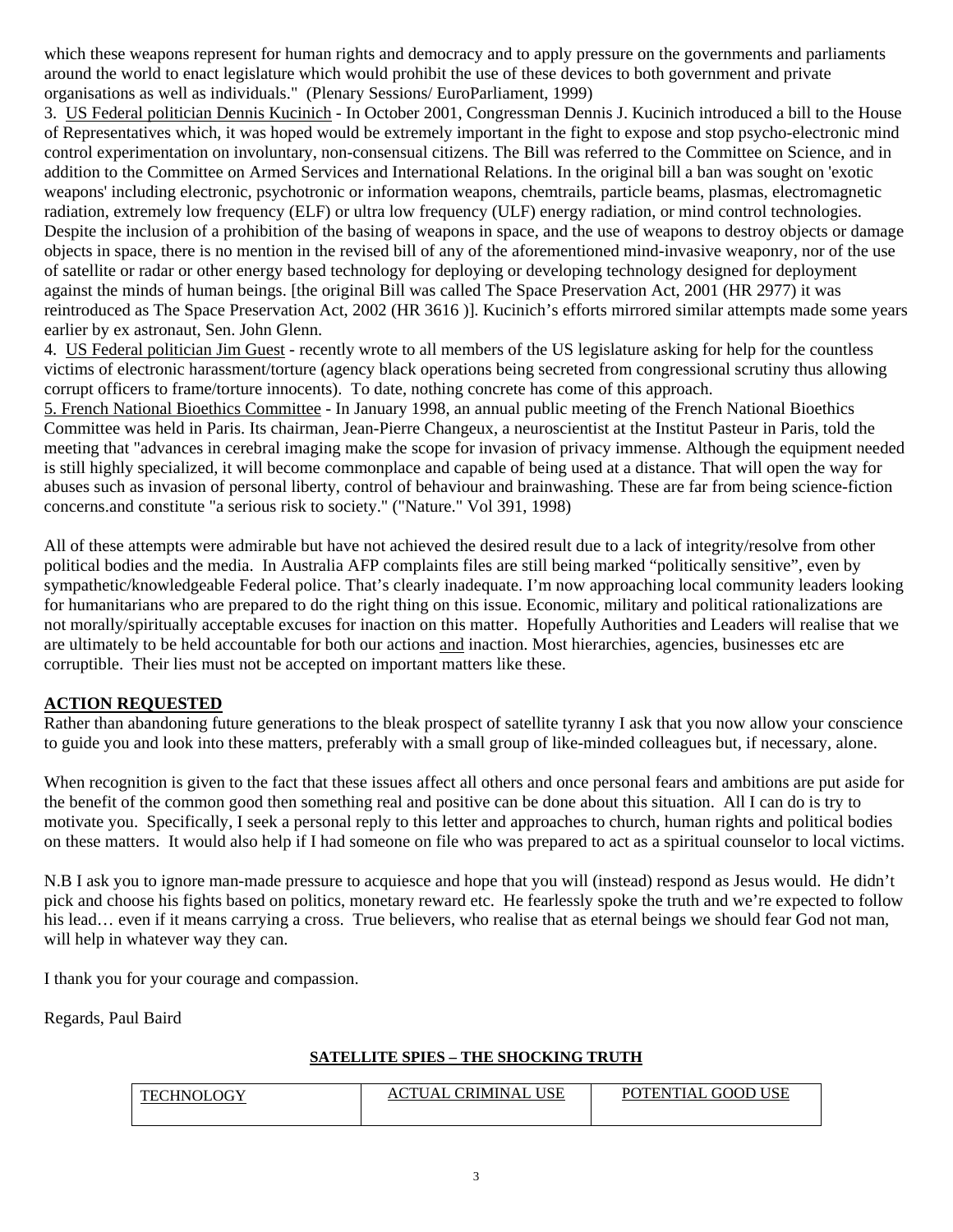| <b>ECHELON SATELLITES</b>                                                                                  | To intercept conversations,        | To monitor and stop terrorists and |  |
|------------------------------------------------------------------------------------------------------------|------------------------------------|------------------------------------|--|
| (NSA satellite/computer                                                                                    | emails etc. To steal ideas and     | other criminals                    |  |
| monitoring of all                                                                                          | harass targets (writers,           |                                    |  |
| telecommunications worldwide)                                                                              | whistleblowers etc)                |                                    |  |
| <b>AUDIO-VISUAL SATELLITES</b>                                                                             | To gather blackmail-friendly       | To monitor and stop terrorists and |  |
| (Allowing 24/7 surveillance of                                                                             | material; to oppress targets and   | other criminals                    |  |
| anyone, even in their homes)                                                                               | other citizens; to feed results to |                                    |  |
|                                                                                                            | media/political criminals          |                                    |  |
| <b>INTERACTIVE TRANSECTOR</b>                                                                              | To spy on political targets etc by | To monitor and stop terrorists and |  |
| <b>DEVICE</b>                                                                                              | finding, locking onto and tracking | other criminals                    |  |
| (Sat-based - Pat US #4893815)                                                                              | those victims so as to             |                                    |  |
| 16-1-90 L. Rowan)                                                                                          | terrorise/torture them             |                                    |  |
| <b>METHODS OF ALTERING</b>                                                                                 | To alter targets moods by          | To help the emotionally            |  |
| CONSCIOUSNESS                                                                                              | stimulating the brain to exhibit   | distressed                         |  |
| (Sat-based - Pat US #5123899,                                                                              | certain rhythms (angry, sad,       |                                    |  |
| 23/6/92 J. Gall + Pat US                                                                                   | sleepy etc); EEG                   |                                    |  |
| #5289438, 22/2/94 J. Gall)                                                                                 | cloning/feedback                   |                                    |  |
| <b>BRAIN WAVE ANALYSERS</b>                                                                                | To read the minds of targets; to   | To help interrogate criminals      |  |
| (Remote neural monitoring $&$                                                                              | rob, rape, terrorise and oppress   |                                    |  |
| electronic brain linking, via sat-                                                                         | completely yet covertly.           |                                    |  |
| Pat US #6011991, 1/4/00                                                                                    | Experiments in mind control, AI    |                                    |  |
| A. Mardirossian)                                                                                           | & cloning are also carried out     |                                    |  |
| <b>NEUROPHONES</b>                                                                                         | To make the target hear voices     | To communicate with the deaf,      |  |
| (Sat-based - Pat US #3393279)                                                                              | via the laser/MW/R, wave           | stroke victims etc                 |  |
| $16/7/68$ P. Flanagan + Pat US                                                                             | direction of sound that's been     |                                    |  |
| #3647970 7/3/72 P. Flanagan)                                                                               | converted to electrical impulse to |                                    |  |
|                                                                                                            | go straight to the targets brain   |                                    |  |
| NOTE: Alone, or in conjunction with subliminal and visual technologies, as well as role playing etc, these |                                    |                                    |  |

technologies can be used for trickery including apparent schizophrenic episodes, paranormal or "alien" encounters and much more.

# **THE FACTS**

- These technologies are not freely available to honest law enforcers, only to spies and other criminals; their "associates".
- These "associates" include military madmen, political puppets, News Nazis and other organised crime figures (e.g. almost the entire entertainment industry is a protected organised crime operation).
- The apparent respectability of many public figures is only an illusion, like the false impression that world events are random. Images and scenarios are manufactured to deceive the public and serve the corrupt masters of the agencies.
- The agencies stock in trade includes lies, rumours and terror. Spook (ghost) writers are planted and recruited in politics, the media etc. Most public figures will say, do, read, sing etc whatever they're told/paid to. They don't care about the source (often surveillance) or targets (innocent victims).

# **THE TARGETS**

- Anyone challenging powerful criminals ideologically, politically etc is targeted.
- These criminals run lucrative, protected operations; the drug trade, arms trade, systematic theft of intellectual property, human experimentation, terrorism etc.
	- You cannot criticize warmongers, drug barons or other oppressors without repercussions.

# **THE SECRECY**

- "National Security" and official secrets legislation protect the perpetrators.
- Media complicity keeps the information out of the public domain e.g. one IBM Blue gene computer can process more information than six times the worlds total population (227 trillion calculations per second).
	- Others who know all of this are silenced; through satellite oppression or worse.